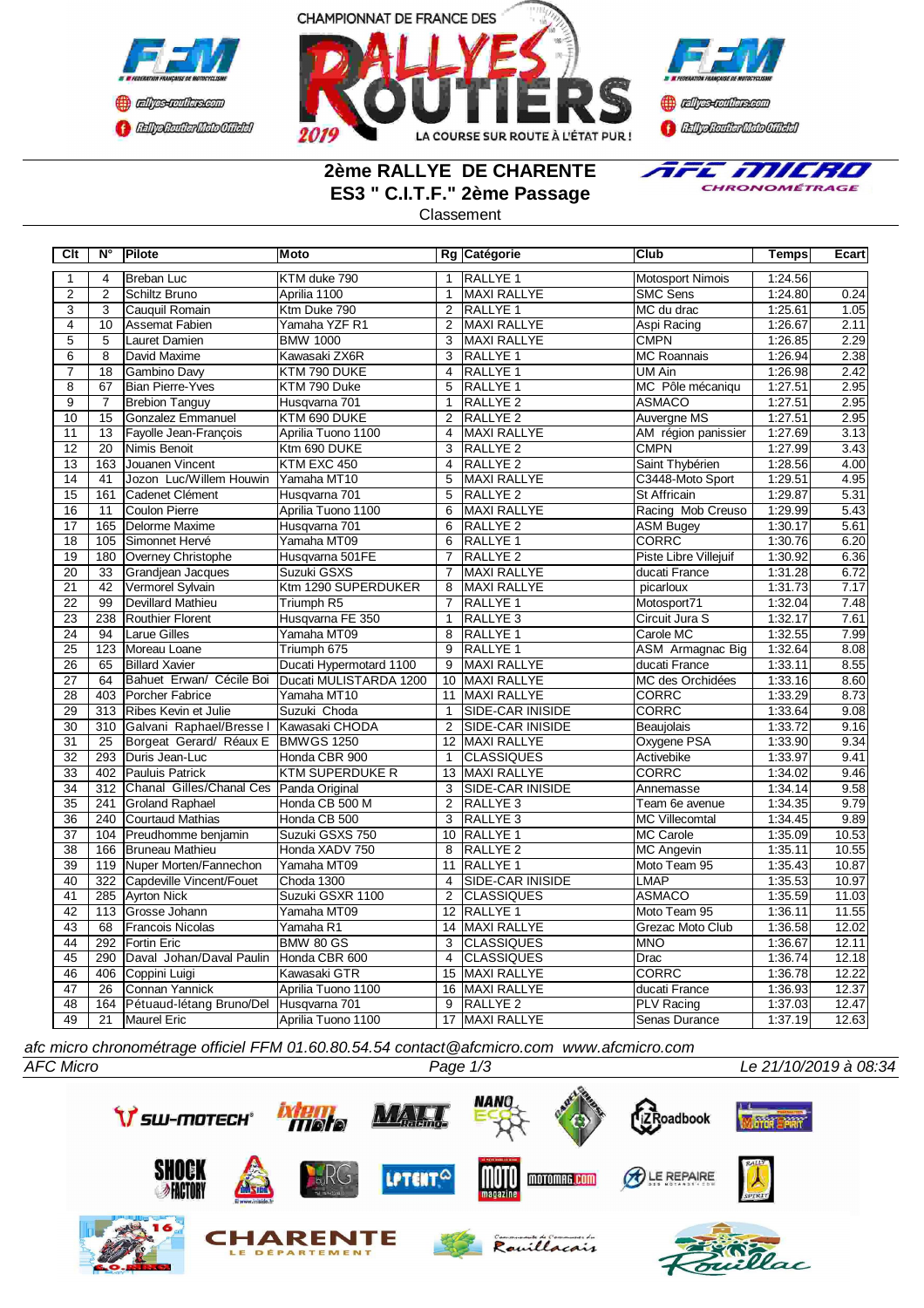





### 2ème RALLYE DE CHARENTE ES3 " C.I.T.F." 2ème Passage Classement



| $\overline{C}$ It | $\overline{\mathsf{N}^{\circ}}$ | Pilote                                 | <b>Moto</b>            |                 | Rg Catégorie            | <b>Club</b>            | <b>Temps</b> | <b>Ecart</b> |
|-------------------|---------------------------------|----------------------------------------|------------------------|-----------------|-------------------------|------------------------|--------------|--------------|
| 50                | 51                              | Pelaez Sylvain                         | Ducati Panigale V4     |                 | 18 MAXI RALLYE          | <b>CMPN</b>            | 1:37.34      | 12.78        |
| 51                | 411                             | Gate Damien                            | Triumph 675            |                 | 13 RALLYE 1             | <b>CORRC</b>           | 1:37.38      | 12.82        |
| 52                | $\overline{303}$                | Crescenzo Sébastien                    | Honda CBR 900          | 5               | <b>CLASSIQUES</b>       | motosport71            | 1:37.92      | 13.36        |
| 53                | 429                             | Lechopier Franck                       | <b>SWM 650</b>         |                 | 10 RALLYE 2             | <b>CORRC</b>           | 1:38.16      | 13.60        |
| 54                | $\overline{54}$                 | Deburck Philippe                       | <b>KTM Adventure</b>   |                 | 19 MAXI RALLYE          | Enduro Club de Ver     | 1:38.29      | 13.73        |
| 55                | 415                             | Poitevin Julien                        | Honda Hordnet 600      |                 | 14 RALLYE 1             | <b>CORRC</b>           | 1:38.46      | 13.90        |
| 56                | 235                             | Jarnac Thomas                          | KTM DUKE 390           | $\overline{4}$  | <b>RALLYE3</b>          | ducati France          | 1:38.58      | 14.02        |
| 57                | 44                              | Basello Florent/Forillère L            | Honda Africa Twin      | 20              | <b>MAXI RALLYE</b>      | <b>CORRC</b>           | 1:38.72      | 14.16        |
| $\overline{58}$   | 431                             | Dupleix Flavien                        | Yamaha MT03            | 11              | <b>RALLYE 2</b>         | <b>CORRC</b>           | 1:39.17      | 14.61        |
| 59                | 294                             | Palicot Grégory                        | Honda CBR 600          | 6               | <b>CLASSIQUES</b>       | <b>ACO</b>             | 1:39.56      | 15.00        |
| 60                | 296                             | Pigeat Richard                         | Ducati 900 SUPERSPORT  | $\overline{7}$  | <b>CLASSIQUES</b>       | Racing Mob Creuso      | 1:39.63      | 15.07        |
| 61                | 46                              | Dosmas Philippe et Moniq               | BMW GS 1200            | 21              | <b>MAXI RALLYE</b>      | la main au panier      | 1:39.76      | 15.20        |
| 62                | 59                              | Stephan Pierre/Brunet Elo Triumph 1050 |                        | $\overline{22}$ | <b>MAXI RALLYE</b>      | Moto Team 95           | 1:39.96      | 15.40        |
| 63                | 414                             | <b>Blay Yohan</b>                      | Honda CBRR             | 15              | RALLYE <sub>1</sub>     | CORRC                  | 1:40.13      | 15.57        |
| 64                | $\overline{27}$                 | Vaugelade Jean-Pierre                  | Aprilia RSV4           | $\overline{23}$ | <b>MAXI RALLYE</b>      | <b>MC Argentonnais</b> | 1:40.43      | 15.87        |
| 64                | 438                             | <b>Streiff Laurent</b>                 | Yamaha FZR 600         | 8               | <b>CLASSIQUES</b>       | <b>CORRC</b>           | 1:40.43      | 15.87        |
| 66                | 418                             | Chamaux Sylvain                        | Suzuki GSXR 600        | 16              | <b>RALLYE 1</b>         | <b>CORRC</b>           | 1:40.54      | 15.98        |
| 67                | 117                             | <b>Brousté Laurent</b>                 | Triumph R 675          | $\overline{17}$ | RALLYE <sub>1</sub>     | <b>MTTH</b>            | 1:41.09      | 16.53        |
| 68                | 291                             | Theillac Thierry                       | Ducati SUPERSPORT 900  | 9               | <b>CLASSIQUES</b>       | <b>MC Angoumoisin</b>  | 1:41.16      | 16.60        |
| 69                | 108                             | Gilli Aurélien                         | Yamaha MT07            | 18              | <b>RALLYE 1</b>         | Pit lane endurance     | 1:41.76      | 17.20        |
| $\overline{70}$   | $\overline{315}$                | Lepage pauline/Lepage D                | Yamaha R1 MSR          | 5               | SIDE-CAR INISIDE        | MC <sub>2</sub> A      | 1:41.77      | 17.21        |
| $\overline{71}$   | 321                             | <b>Bleusez David/Capdeville</b>        | Choda Original         | 6               | <b>SIDE-CAR INISIDE</b> | Racing Mob Creuso      | 1:41.85      | 17.29        |
| $\overline{72}$   | 439                             | <b>Beneston Didier</b>                 | Honda CBR 600          | 10              | <b>CLASSIQUES</b>       | <b>CORRC</b>           | 1:42.07      | 17.51        |
| 73                | 421                             | Bertrand Guillaume                     | Kawasaki ZX750L        | 19              | <b>RALLYE 1</b>         | CORRC                  | 1:42.12      | 17.56        |
| 74                | 334                             | Titard J-louis/Eragne Flori            | Choda suzuki 1300      | $\overline{7}$  | <b>SIDE-CAR INISIDE</b> | Trélivan               | 1:42.16      | 17.60        |
| $\overline{75}$   | 58                              | Bourgeois Frédéric                     | <b>KTM SUPERDUKE R</b> | 24              | MAXI RALLYE             | Carole MC              | 1:42.60      | 18.04        |
| 76                | 426                             | Dubuc Pierre-Adrien                    | Kawasaki ER6           | 12              | RALLYE <sub>2</sub>     | <b>CORRC</b>           | 1:42.60      | 18.04        |
| $\overline{77}$   | 162                             | Dupuis-Maurin Valeryane                | Kawasaki ER6M          |                 | 13 RALLYE 2             | <b>Drac</b>            | 1:42.73      | 18.17        |
| 78                | $\overline{317}$                | Bacon Franck/Penot Cédr                | <b>KTM RC8R</b>        | 8               | <b>SIDE-CAR INISIDE</b> | Racing mob Creuso      | 1:43.06      | 18.50        |
| 79                | 160                             | Bousselin Philippe                     | KTM DUKE 690           | 14              | <b>RALLYE 2</b>         | MC virée en Livrado    | 1:43.07      | 18.51        |
| $\overline{80}$   | $\overline{246}$                | <b>Dion Fabrice</b>                    | Ktm DUKE 390           | 5               | <b>RALLYE3</b>          | Fleur de lys           | 1:43.45      | 18.89        |
| $\overline{81}$   | 329                             | Choin Albert/Bordas Patri              | Choda Suzuki GSXR 1000 | 9               | <b>SIDE-CAR INISIDE</b> | <b>UM Aube</b>         | 1:43.51      | 18.95        |
| 82                | 101                             | Bacca Riccardo                         | Suzuki GSXR 750        | 20              | RALLYE <sub>1</sub>     | Passion Vitesse        | 1:43.61      | 19.05        |
| 83                | 432                             | Richard David                          | <b>KTM DUKE R</b>      |                 | 15 RALLYE 2             | <b>CORRC</b>           | 1:43.88      | 19.32        |
| 84                | 430                             | Spinoza laurent                        | Honda CB 500           |                 | 16 RALLYE 2             | <b>CORRC</b>           | 1:43.91      | 19.35        |
| 85                | 274                             | Lacoste Christian                      | <b>BMW 750</b>         | $\mathbf{1}$    | <b>ANCIENNES</b>        | <b>UM Ain</b>          | 1:44.43      | 19.87        |
| $\overline{86}$   | 401                             | Monostori Michel                       | <b>BMW TMT2</b>        | $\overline{25}$ | MAXI RALLYE             | <b>CORRC</b>           | 1:44.48      | 19.92        |
| 87                | 400                             | Baudot Pascal                          | <b>BMW 1150 GS</b>     | 26              | <b>MAXI RALLYE</b>      | <b>CORRC</b>           | 1:44.75      | 20.19        |
| 88                | 413                             | <b>I</b> Grammatico Loic               | <b>Honda CBRR</b>      | 21              | RALLYE <sub>1</sub>     | <b>CORRC</b>           | 1:44.78      | 20.22        |
| 89                | 412                             | D'abrigeon Franck                      | Triumph 675            | 22              | <b>RALLYE 1</b>         | <b>CORRC</b>           | 1:44.93      | 20.37        |
| $\overline{90}$   | 407                             | Boisserie Philippe/Dideric             | <b>BMW RT 1250</b>     | $\overline{27}$ | <b>MAXI RALLYE</b>      | <b>CORRC</b>           | 1:45.68      | 21.12        |
| $\overline{91}$   | 325                             | Eragne Olivier/Eragne Loi              | Yamaha FJ 1100         | 10              | SIDE-CAR INISIDE        | la main au panier      | 1:45.72      | 21.16        |
| 92                | 422                             | Beaumont Aurélien                      | MV Agusta 800          | 23              | RALLYE <sub>1</sub>     | CORRC                  | 1:45.74      | 21.18        |
| 93                | 424                             | Sirgue Nicolas                         | KTM DUKE 2             | $\overline{2}4$ | <b>RALLYE 1</b>         | <b>CORRC</b>           | 1:45.97      | 21.41        |
| 94                | 233                             | Colliot Philippe                       | <b>KTM 390</b>         | 6               | RALLYE <sub>3</sub>     | <b>Avenir Moto</b>     | 1:46.10      | 21.54        |
| 95                | 31                              | Potier Guillaume                       | Ducati MULTISTRADA     | 28              | MAXI RALLYE             | Nimois                 | 1:46.28      | 21.72        |
| 96                | 55                              | Lamour Marc                            | <b>Honda CBRX</b>      | 29              | <b>MAXI RALLYE</b>      | MC DU VAL DE SE        | 1:46.73      | 22.17        |
| 97                | 261                             | Coudurier Thierry / Parent             | Yamaha 350             | 2               | ANCIENNES               | Arbusigny              | 1:47.13      | 22.57        |
| 98                | 436                             | Madiot Laurent                         | Suzuki BRZ 400         | 7               | RALLYE <sub>3</sub>     | <b>CORRC</b>           | 1:47.26      | 22.70        |

*afc micro chronométrage officiel FFM 01.60.80.54.54 contact@afcmicro.com www.afcmicro.com*